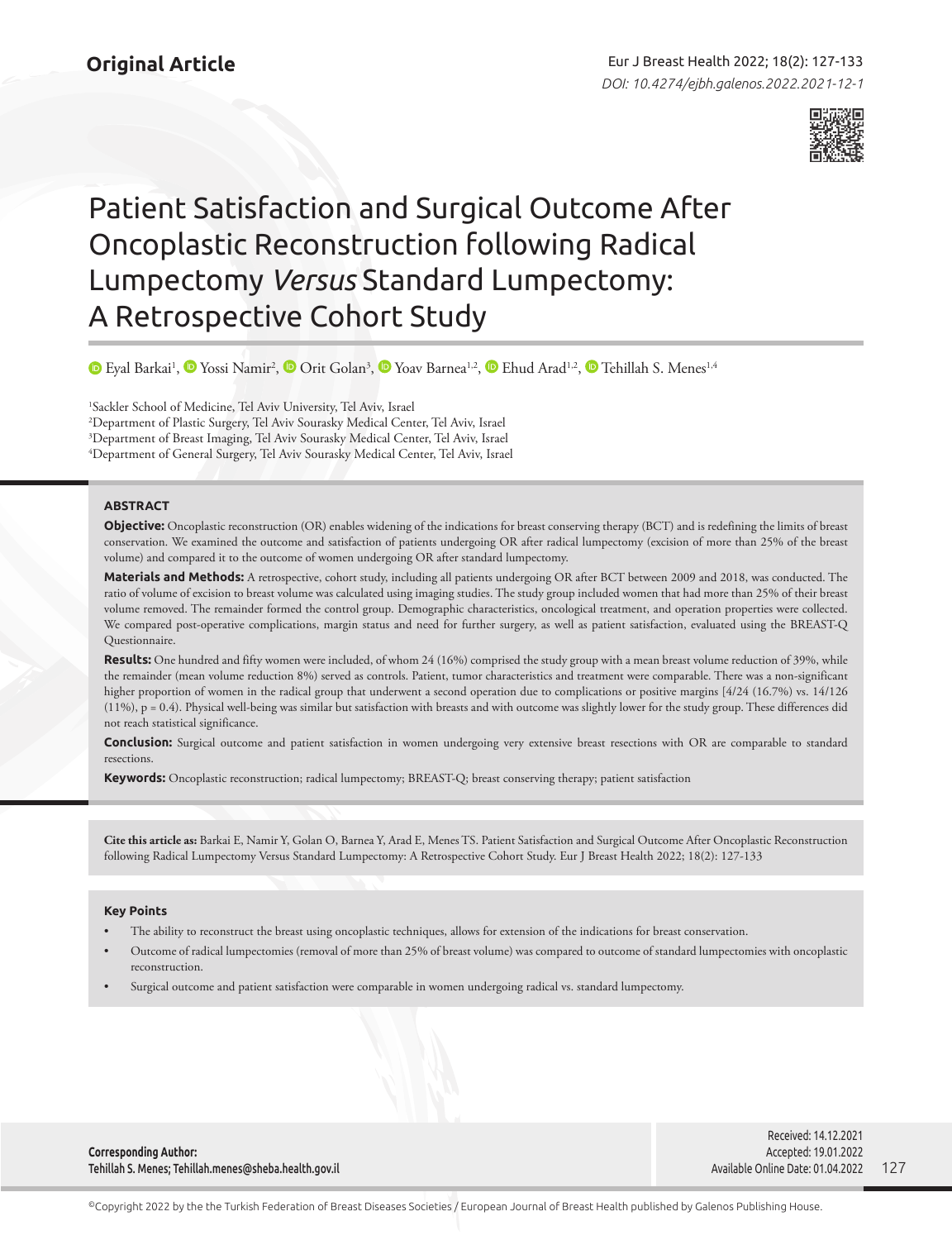## **Introduction**

Multiple prospective randomized trials reported similar disease-free and overall survival for breast conserving therapy (BCT) and mastectomy. As a result, BCT became the standard of care for patients with early breast cancer (1, 2). Nevertheless, some contraindications for BCT remain. These include multifocal breast cancer (at least two tumor foci in the same quadrant), multicentric breast cancer (at least two foci in different breast quadrants) (3)and large tumor to breast size ratio. The concern in these cases is a higher risk of recurrence and inferior cosmetic results (4). With the introduction of immediate reconstruction and collaboration between Breast and Plastic surgeons (oncoplastic surgery), cosmetic results following BCT have improved (5, 6), especially in large resections. The advantages of oncoplastic surgery include wider surgical margins (7) more efficient post-operative radiation treatment, especially in large and fatty breasts (8, 9), and improved oncologic and aesthetic outcomes (10-12).

As oncoplastic surgery minimizes breast deformation following wide excisions, it allows surgeons to "push the limits" and apply BCT in very extensive tumors and has re-defined the limits of breast conservation. Clough classified oncoplastic procedures according to the volume of excision (13). He defined removal of up to 20% of the volume as level I excision and removal of 20%–50% as level II excision. Level II excisions require more advanced oncoplastic techniques. Silverstein coined the term "extreme oncoplasty" for cases defined as "a patient who in most physicians' opinions requires a mastectomy" but underwent BCT with oncoplastic reconstruction (OR) (14). Several studies (14-16) reported outcomes of OR in selected patients with multifocal/multicentric tumors or a tumor that spanned more than 5 cm. The definition of Extreme Oncoplastic surgery used in all these reports does not take into consideration the breast size of the patient and may include cases that are within the standard indications for BCT with OR. The main factor that effects cosmetic outcome and need for OR is the proportion of volume excised (17, 18). Based on Clough's classification, we chose the proportion of volume removed to define the group of women undergoing extensive excisions. However, we chose the cutoff of 25% to define the term radical lumpectomy to include only the most extensive excisions that definitely required advanced oncoplastic techniques. The purpose of the current study was to examine the outcome of women undergoing radical lumpectomies with immediate OR, and to assess if it is comparable to the outcome of patients undergoing OR following standard lumpectomies.

## **Materials and Methods**

This retrospective, cohort study was approved by the Institutional Review Board and Ethics Committee of Tel Aviv University (TLV-17- 0453). All consecutive breast cancer patients undergoing BCT with OR by a team of general and plastic surgeons, between the years 2009 and 2018 in our medical center, were included in the study.

The patients were divided into two groups based on the extent of tissue resection. The study group included patients that had a "radical lumpectomy" whereas the control group included patients that had a standard lumpectomy excision.

Radical lumpectomy was defined as an excision of more than 25% of the breast volume. This was determined by dividing the calculated volume of resection by the calculated breast volume. The volume of resection was calculated from the imaging at the time of diagnosis or

at the time of needle localization prior to surgery using the formula for calculation of a sphere volume:

$$
\nu = \frac{4}{3}\pi r^3
$$
  
; where r is half of the largest diameter of the tumor as visualized on imaging.

The volume of the breast was calculated using Kalbhen's formula (19):

$$
v=\frac{\pi}{4}*h*w*c
$$

Where w is the lateral-to medial longest dimension on craniocaudal (CC) view, h is the anterior to posterior longest dimension (both w and h are estimated from the mammographic images), and c is the compression thickness of the breast as routinely reported by the mammography technician in the mammography report. As the compression thickness varies with the degree of compression, we used all measurements of the volume calculation from one exam. Most mammograms were done in our center using Hologic Selenia digital mammography system (Bedford, MA, USA).

When the ratio of the excision volume divided by the breast volume was larger than 0.25, the case was defined as a radical lumpectomy and allocated to the study group.

For both groups, the data collected included demographic and tumor characteristics, treatment details, operations properties, complications and histopathological findings. Intraoperative assessment of the margins was not routinely done due to the extensive analyses needed to rule out margin involvement. Follow-up time was defined as time elapsed between the dates of the surgery and the phone questionnaire. Patient satisfaction was evaluated using the BREAST-Q questionnaire (20). This questionnaire was developed to create a patient-reported outcome measure that would provide essential information about the impact and effectiveness of breast surgery. The BREAST-Q has a modular, procedure-specific structure with scales that evaluate both satisfaction and quality of life. Psychometric evaluation reveals high reliability, validity and responsiveness to surgical intervention across all scales (21). The reconstruction module is comprised of nine parts; each part includes a scale of up to 5 answers. In this study, parts 1, 3, 4 and 6 in the reconstruction module questionnaire were used.

All consecutive patients were contacted by phone, and asked to consent to be interviewed by investigators other than the treating surgeons. The questionnaire was filled out over the phone. Women were excluded from this part of the study if they had language limitations, or if they ultimately underwent a completion mastectomy because of positive margins.

The characteristics of the two groups were compared using the student's t-test for continuous variables and chi-square or Fisher's exact test for parametric variables. For analysis purpose the module's results were transformed to a normal scale of 100 points as recommended by the creators of the questionnaire.

Linear regression models were created in order to examine the association between extent of resection and patient satisfaction while controlling for possible confounders. Four models were created for the four outcomes that were assessed by the questionnaire. All tests were two-sided and a *p*<0.05 was considered significant. Statistical analysis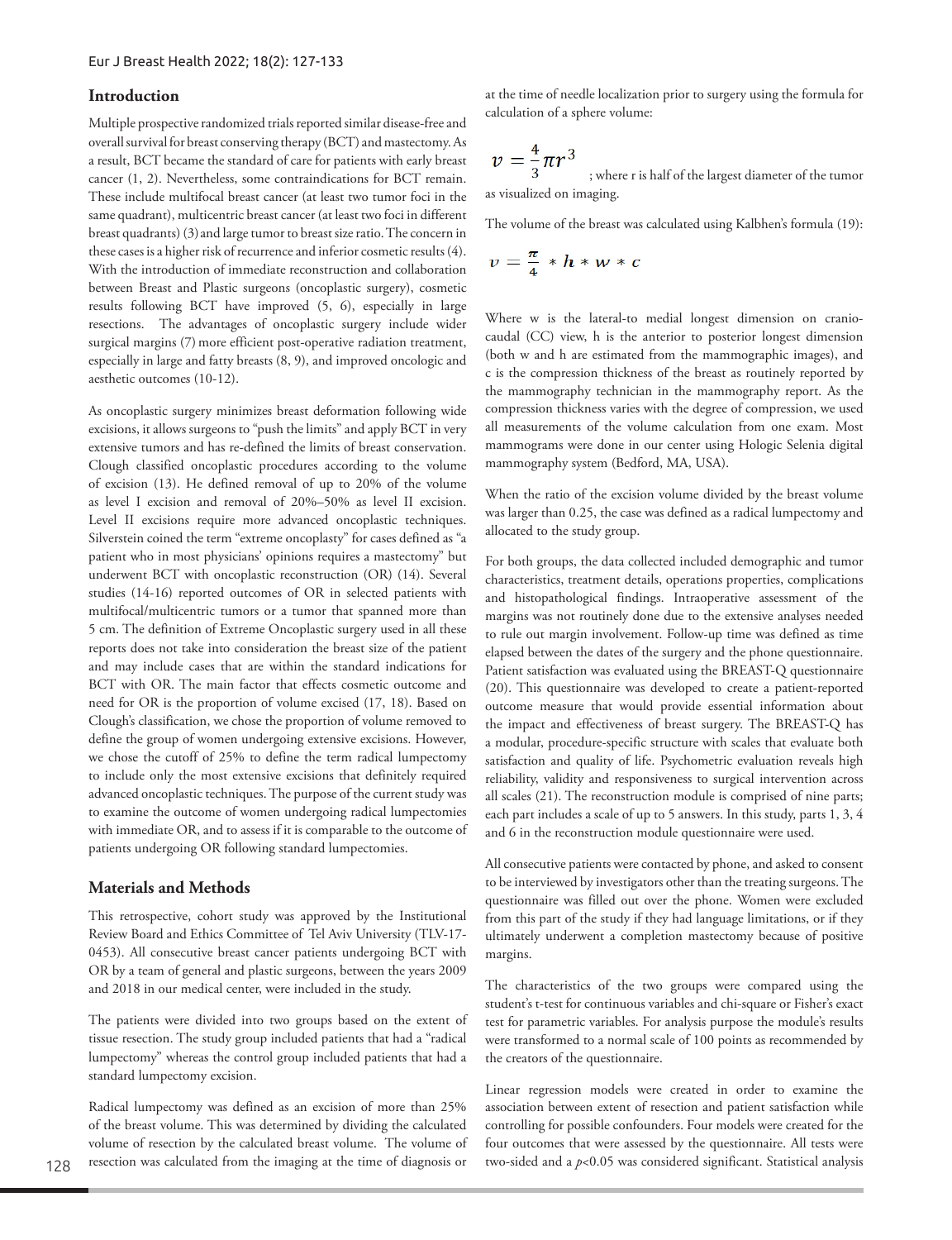## Barkai et al. Oncoplatic Surgery Following Radical Lumpectomy

was completed using IBM SPSS Statistics for Windows, version 23 (IBM Corp., Armonk, N.Y., USA).

# **Results**

One hundred and sixty-eight patients underwent BCT with immediate OR during the study period. After excluding patients with benign disease, patients who passed away, and two women for whom extent of excision could not be determined, 150 women remained in the study. Patient and tumor characteristics are summarized in Table 1.

# Table 1. Cohort characteristics

|                                               | Standard<br>$(n = 126)$ | <b>Radical</b><br>$(n = 24)$ | p-value |
|-----------------------------------------------|-------------------------|------------------------------|---------|
| Mean follow up, years (SD)                    | 2.1(1.8)                | 1.2(2.3)                     | 0.04    |
| Mean age, years (SD)                          | 52.6 (12)               | 52.9(9)                      | 0.9     |
| Mean BMI (SD)                                 | 26.8(5.1)               | 26.8(6.5)                    | 0.9     |
| Smoking history, n (%)                        |                         |                              |         |
| No                                            | 59 (66)                 | 13 (68)                      |         |
| Current                                       | 18 (20)                 | 3(16)                        |         |
| Past                                          | 13 (14)                 | 3(16)                        | 0.9     |
| Grade, n (%)                                  |                         |                              |         |
| 1                                             | 9(7)                    | 0                            |         |
| 2                                             | 44 (36)                 | 12 (50)                      |         |
| 3                                             | 55 (45)                 | 10 (42)                      | 0.5     |
| Lobular, other, unknown                       | 14(11)                  | 2(8)                         |         |
| Receptor status, n (%)                        |                         |                              |         |
| Luminal                                       | 91 (74)                 | 19 (79)                      |         |
| Triple negative                               | 8(7)                    | 2(8)                         | 0.7     |
| HER-2 positive                                | 24 (20)                 | 3 (13)                       |         |
| T stage (at diagnosis), n (%)                 |                         |                              |         |
| In situ                                       | 11(9)                   | 5(22)                        |         |
| 1                                             | 48 (39)                 | 7 (30)                       |         |
| 2                                             | 44 (36)                 | 9(39)                        |         |
| $3+$                                          | 19 (17)                 | 2(11)                        | 0.4     |
| Unknown                                       | 4(3)                    | 1(4)                         |         |
| Node positive at diagnosis                    | 53 (43)                 | 8 (33)                       | 0.4     |
| Neoadjuvant treatment, n (%)                  |                         |                              |         |
| None                                          | 71 (58)                 | 13 (54)                      |         |
| Chemotherapy                                  | 24 (20)                 | 7(29)                        |         |
| Hormonal                                      | 10 (8)                  | 1(4)                         | 0.7     |
| Chemotherapy and HER-2neu<br>targeted therapy | 17 (14)                 | 3(13)                        |         |
| Localization type, n (%)                      |                         |                              |         |
| None                                          | 12 (10)                 | 0                            |         |
| Ultrasound                                    | 48 (38)                 | 7(29)                        |         |
| Mammography                                   | 49 (39)                 | 14 (58)                      |         |
| <b>MRI</b>                                    | 8(6)                    | 1(4)                         | 0.3     |
| Combination                                   | 8(6)                    | 2(8)                         |         |
|                                               |                         |                              |         |

Twenty-four (16.7%) cases were included in the radical lumpectomy group; the mean ratio of excision volume to breast volume was 0.39. The control group consisted of 126 (84%) women with a mean volume ratio of 0.08.

The mammographic preoperative localization of one of the radical lumpectomy patients is depicted in Figure 1. Preoperative and post-radiation images are depicted in Figure 2.

# Table 1. continued

|                                                      | Standard<br>$(n = 126)$ | <b>Radical</b><br>$(n = 24)$ | p-value   |
|------------------------------------------------------|-------------------------|------------------------------|-----------|
| <b>Mean number of localizing</b><br>needles (SE)*    | 2(0.1)                  | 3.6(0.2)                     | < 0.001   |
| Type of reconstruction, n (%)                        |                         |                              |           |
| Reduction                                            | 81 (64)                 | 13 (54)                      |           |
| Reduction with mastopexy                             | 4 (3)                   | $\mathbf{0}$                 |           |
| Mastopexy                                            | 37 (29)                 | 11 (46)                      |           |
| Augmentation                                         | 2(2)                    | 0                            | 0.7       |
| Other                                                | 2(2)                    | 0                            |           |
| Median specimen weight,<br>grams (SE)*               | 94 (10)                 | 177 (26)                     | $0.005**$ |
| Margin status, n (%)                                 |                         |                              |           |
| Involved or close                                    | 15 (12)                 | 6(25)                        | 0.2       |
| Re-operation, n (%)                                  |                         |                              |           |
| Positive margin                                      | 10 (8)                  | 2(8)                         |           |
| Complication (debridement,<br>closure of dehiscence) | 4(3)                    | 2(8)                         | 0.4       |
| Complications (total), n (%)                         | 11 (9)                  | 3(13)                        |           |
| Infection                                            | 7(6)                    | 1(4)                         |           |
| Dehiscence; necrosis<br>requiring surgery            | 4(3)                    | 2(8)                         | 0.5       |
| Adjuvant treatment, n (%)                            |                         |                              |           |
| Chemotherapy                                         | 20 (16)                 | 4 (17)                       | 0.9       |
| Chemotherapy and HER-2neu<br>targeted therapy        | 4 (3)                   | 0                            |           |
| Hormonal                                             | 99 (81)                 | 17 (71)                      | 0.3       |
| Adjuvant radiation, n (%)                            | 112<br>$(92)***$        | 24 (100)                     | 0.4       |
| Recurrence, n (%)                                    |                         |                              |           |
| Loco-regional                                        | 7(6)                    | 2(8)                         |           |
| <b>Distant</b>                                       | 3(3)                    | $\mathbf{0}$                 | 0.2       |
| Mortality                                            | 6(5)                    | 1(4)                         | 0.8       |

\*Lumpectomy specimen only, reduction not included. \*\*Mann-Whitney U test.

\*\*\*Recommendation for radiation after lumpectomy was based on women's' characteristics (age and comorbidities) and final pathology. BMI: Body Mass Index; HER-2: human epidermal growth factor receptor 2; MRI: magnetic resonance imaging; SE: standard error; SD: standard deviation; n: number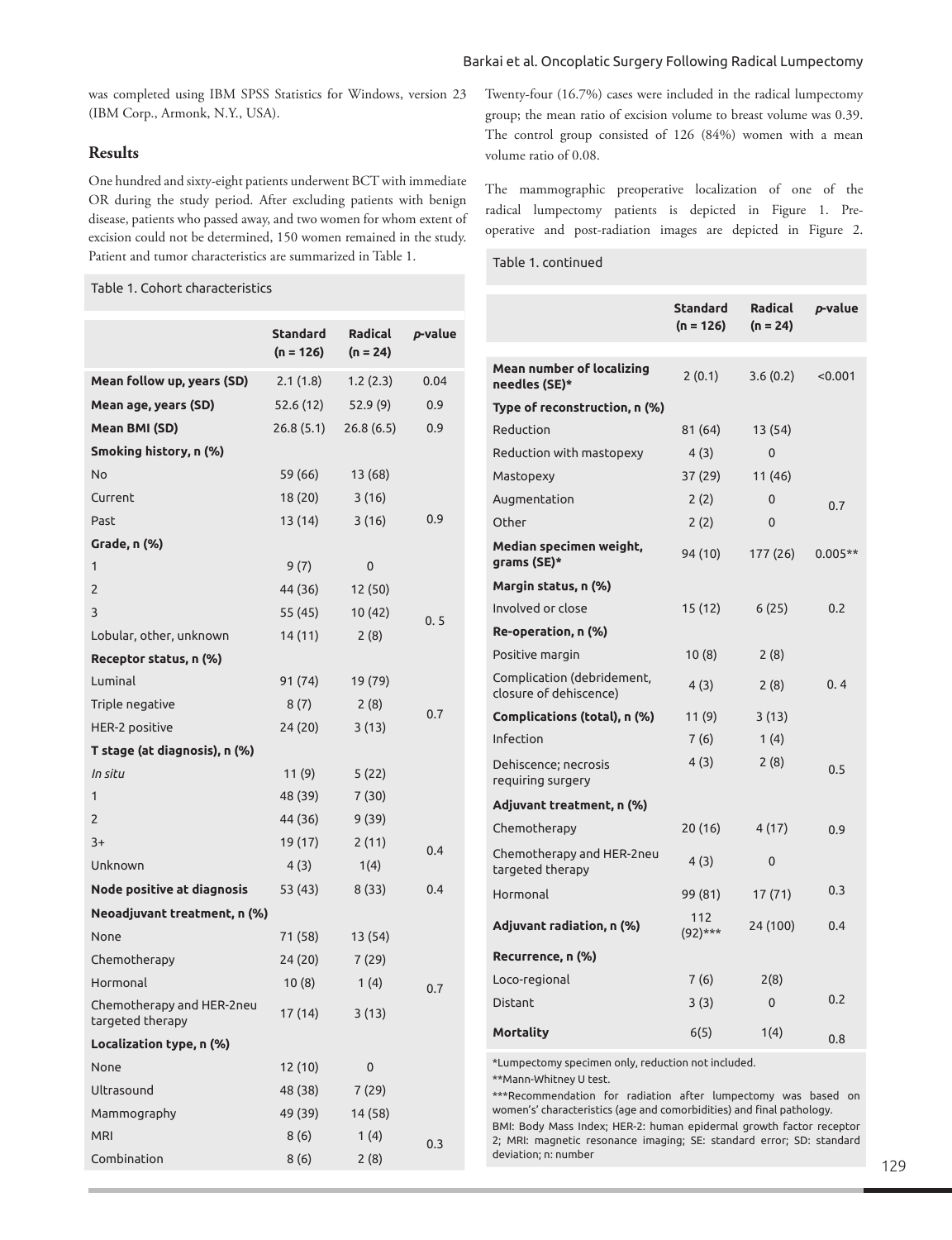#### Eur J Breast Health 2022; 18(2): 127-133

The two groups were comparable in respect to demographic and tumor characteristics, as well as neoadjuvant and adjuvant treatment (Table 1). The T stage was similar in both groups. However, diagnosis of ductal carcinoma *in situ* (DCIS) was more prevalent in the study group  $(n = 5, 22\%)$  compared to the control group  $(n = 11)$  (9).

The mean follow-up time was slightly longer for the control group  $(2.1\pm1.8$  years vs.  $1.2\pm2.3$  in the study group). The mean number of needles inserted to mark the tumor for excision was higher in the study group,  $(3.6\pm0.2$  compared to  $2\pm0.1$  in the



**Figure 1.** Mammographic preoperative localization of breast tumor prior to radical lumpectomy. The patient completed neoadjuvant treatment for extensive luminal infiltrating ductal carcinoma with nodal involvement. She underwent radical lumpectomy, sentinel node biopsy and oncoplastic reconstruction. Pathology showed residual DCIS and atypical ductal hyperplasia with clear margins, and negative sentinel lymph nodes

*DCIS: ductal carcinoma in situ*

control group). The median specimen weight was higher in the study group  $(177\pm26)$  grams vs.  $94\pm10$  in the control group). In both groups, most women underwent OR using breast reduction techniques (n = 13; 54% of the study group; and n = 81; 64% in the control group). Most women (n = 143, 95%) had a bilateral procedure. In 17 (11%) patients, this was done for a bilateral cancer or a high-risk lesion in the contralateral breast, and in the remainder of cases, the contralateral procedure was done in order to achieve symmetry. Close or positive pathology margins were found in 6 (25%) women in the study group compared to 15 (12%) in the control group); this difference was not statistically significant. Two patients (8%) in the radical lumpectomy group underwent relumpectomy because of involved margins, whereas in the standard lumpectomy group, 10 patients (8%) had an additional operation. Seven required a re-lumpectomy, three required a mastectomy and one patient required a sentinel lymph node biopsy. Two women with involved margins were planned to undergo a repeat surgery (mastectomy) after completing adjuvant chemotherapy, but subsequently refused.

Three patients (13%) in the radical lumpectomy group experienced complications: two (8%) required revision of the surgery within one month of the original surgery; one underwent debridement and closure of the wound and the other required revision because of nipple congestion. In the control group, 11 (9%) patients had a complication, four (3%) of them requiring revisional surgery; three underwent debridement, one of them of the nipple and one closure of wound dehiscence.

The BREAST-Q questionnaire was completed by 95 (63%) patients, 15 (63%) of whom were in the study group and the remainder in the control group (80; 64%), (Table 2).



**Figure 2.** From left to right: Preoperative needle localization **(a)**, markings **(b)** and cosmetic result one-month post-radiation **(c)** of a patient undergoing radical lumpectomy

Table 2. Patient satisfaction after breast conserving surgery with oncoplastic reconstruction as assessed by the BREAST-Q questionnaire (women who had a second surgery were included unless final surgery was a mastectomy)

|                                            | <b>Standard lumpectomy</b><br>$(n = 80)$ | Radical<br>$(n = 15)$ | p-value |
|--------------------------------------------|------------------------------------------|-----------------------|---------|
| Mean time to survey, years (SE)            | 3.3(0.3)                                 | 2.2(0.5)              | 0.08    |
| Mean Satisfaction with Breasts score (SE)  | 73(2.1)                                  | 63(6.1)               | 0.08    |
| Mean Satisfaction with Outcome score (SE)  | 81(2.5)                                  | 73(6)                 | 0.16    |
| Mean Psycho Social Well-being score (SE)   | 82(2.1)                                  | 78 (4.9)              | 0.45    |
| Mean Physical Well-being: Chest score (SE) | 72(2.1)                                  | 74 (4.9)              | 0.76    |
| SE: standard error; n: number              |                                          |                       |         |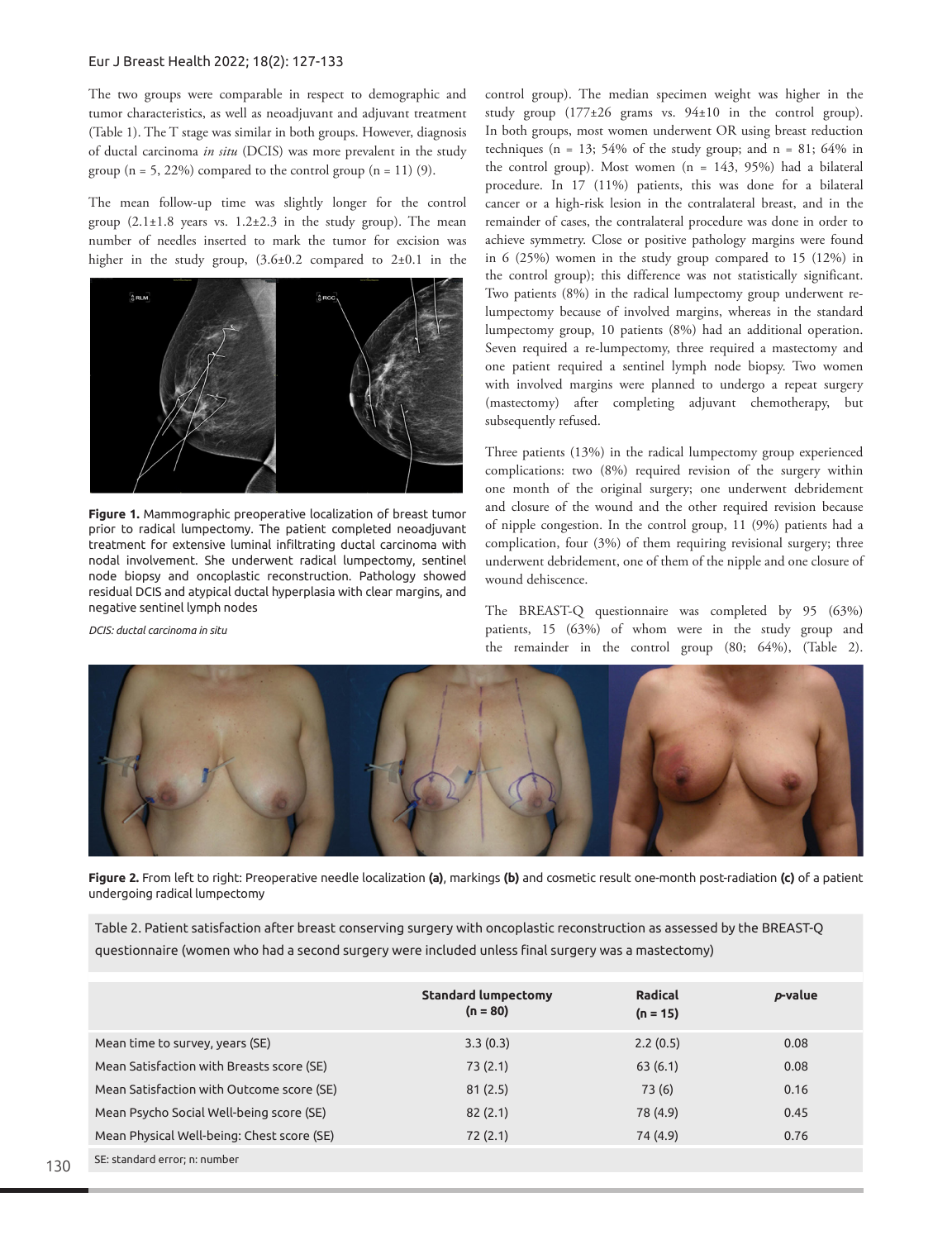## Barkai et al. Oncoplatic Surgery Following Radical Lumpectomy

Based on the BREAST-Q, satisfaction with breasts and with outcomes were slightly lower for the group undergoing radical lumpectomy. However, these differences did not reach statistical significance. On multivariate linear regression analysis (Table 3), no association was found between extent of surgery, patient characteristics and the different outcomes assessed by the modules of the BREAST-Q.

# **Discussion and Conclusion**

We report the results of women undergoing radical lumpectomy with immediate OR. The characteristics of the women and their tumors were similar to those of women undergoing standard lumpectomy with immediate OR. We found that margin status, complication rates and patient satisfaction were comparable to women undergoing standard lumpectomy with immediate OR. Since Silverstein first coined the term "extreme oncoplasty" in 2015 (14), suggesting the concept of OR in patients that "normally require a mastectomy", several other studies have confirmed the feasibility of extreme oncoplastics, and reported long-term outcomes (18, 22).

Koppiker et al.(16) reported results in 39 women undergoing extreme OR followed by radiation. There was no comparison group in this report. They found no major complications, and three minor complications (seroma and wound healing problems treated conservatively). The results of the questionnaire, collected 12 months after the operation, showed good satisfaction with breasts (78.0±16.6) and with outcome  $(85.7\pm13.7)$  and high psychosocial  $(90.8\pm11.5)$  and sexual wellbeing  $(75.8\pm11.7)$ . Crown et al.  $(15)$  reported the results of 111 women undergoing extreme OR. In this study the complication rate was 16%, with 2% having revisional surgery. More than half needed a second surgery for positive margins, usually a re-excision. This high proportion maybe explained by the limited use of neoadjuvant treatment in this cohort (5%). Recurrence rates among women completing radiation were low (1.1%). Cosmetic outcome was evaluated by the operating surgeons, using the Harvard Breast Cosmesis Scale. Good to excellent cosmetic outcome was reported in 95% of the patients, with patients undergoing a second surgery and those experiencing complications having slightly lower rates. Acea Nebril et al. (23) assessed patient

Table 3. Multivariate analysis: satisfaction with breasts; satisfaction with outcome; psychosocial well-being; physical well-being

|                                              | B        | <b>Standard error</b> | <b>Standardized B</b> | p-value |
|----------------------------------------------|----------|-----------------------|-----------------------|---------|
| <b>Satisfaction with breasts</b>             |          |                       |                       |         |
| Age, years                                   | $-0.14$  | 0.19                  | $-0.10$               | 0.49    |
| Smoking                                      | $-5.85$  | 5.57                  | $-0.16$               | 0.30    |
| <b>BMI</b>                                   | 0.10     | 0.50                  | 0.03                  | 0.85    |
| Radical lumpectomy                           | $-5.32$  | 6.02                  | $-0.13$               | 0.38    |
| Specimen weight, grams                       | $-0.03$  | 0.03                  | $-0.14$               | 0.40    |
| Time between surgery and questionnaire, days | $-0.00$  | 0.00                  | $-0.13$               | 0.39    |
| <b>Satisfaction with outcome</b>             |          |                       |                       |         |
| Age, years                                   | $-0.42$  | 0.20                  | $-0.30$               | 0.04    |
| Smoking                                      | $-8.53$  | 5.70                  | $-0.21$               | 0.14    |
| <b>BMI</b>                                   | $-0.29$  | 0.51                  | $-0.09$               | 0.57    |
| Radical lumpectomy                           | $-5.92$  | 6.17                  | $-0.14$               | 0.34    |
| Specimen weight, grams                       | $-0.00$  | 0.03                  | $-0.01$               | 0.94    |
| Time between surgery and questionnaire, days | $-0.00$  | 0.00                  | $-0.11$               | 0.48    |
| <b>Psychosocial well-being</b>               |          |                       |                       |         |
| Age, years                                   | $-0.026$ | 0.20                  | $-0.18$               | 0.20    |
| Smoking                                      | $-10.59$ | 5.87                  | $-0.26$               | 0.08    |
| <b>BMI</b>                                   | $-0.12$  | 0.53                  | $-0.04$               | 0.82    |
| Radical lumpectomy                           | 2.09     | 6.35                  | 0.05                  | 0.74    |
| Specimen weight, grams                       | $-0.06$  | 0.03                  | $-0.29$               | 0.08    |
| Time between surgery and questionnaire, days | 0.00     | 0.00                  | 0.11                  | 0.45    |
| Physical well-being: chest                   |          |                       |                       |         |
| Age, years                                   | 0.13     | 0.21                  | 0.09                  | 0.55    |
| Smoking                                      | $-1.47$  | 6.28                  | $-0.04$               | 0.82    |
| <b>BMI</b>                                   | $-0.18$  | 0.54                  | $-0.05$               | 0.73    |
| Radical lumpectomy                           | 4.63     | 6.71                  | 0.11                  | 0.49    |
| Specimen weight, grams                       | $-0.04$  | 0.03                  | $-0.13$               | 0.28    |
| Time between surgery and questionnaire, days | 0.00     | 0.01                  | 0.13                  | 0.41    |
| <b>BMI: Body Mass Index</b>                  |          |                       |                       |         |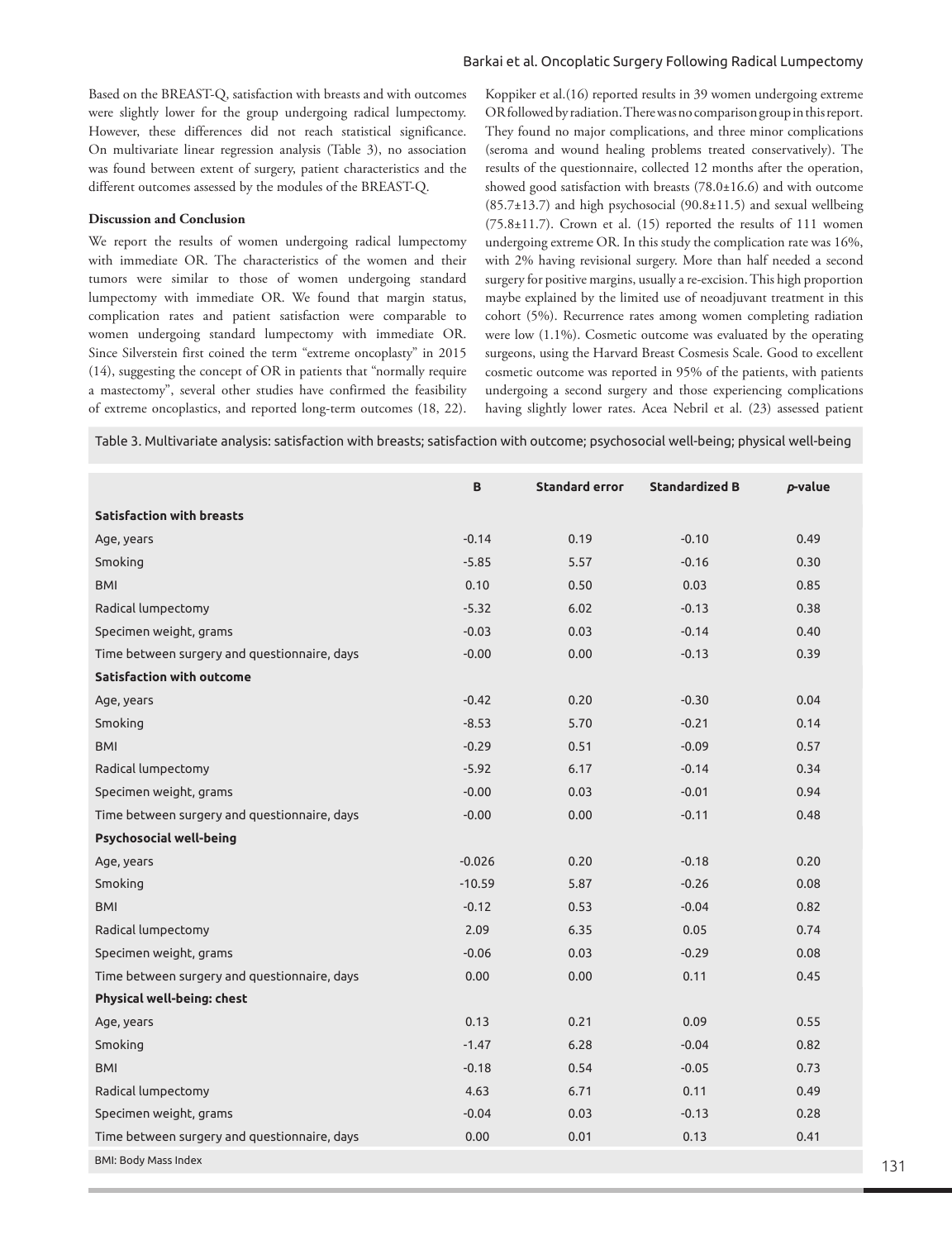satisfaction using the same questionnaire. They found that patients who underwent extreme oncoplastic breast conserving surgery had significantly greater satisfaction with their breasts (82.5% in the extreme oncoplastic group, 76.3% in the standard oncoplastic group), with higher outcome scores (88% vs. 82.1%) and higher psychological well-being scores (78.7% vs. 67.2%). These reports do not take into consideration the breast size of the patient. The volume of the remaining breast is crucial. For example, removal of a 5 cm tumor in a D-cup breast is smaller than the excision of breast tissue in an average breast reduction. The concept of multicentric disease can be misleading as well, as two tumors located in different quadrants, (for example at 2 and 4 o'clock) are considered as multicentric disease, yet the distance between the two may enable BCT without a negative impact on cosmetic outcome even without OR. We chose therefore, to use the ratio of volume of excision to calculated breast volume in order to define the extent of excision and coined the term "Radical lumpectomy" to describe OR for lumpectomies involving the excision of more than 25% of the breast volume. This definition is more radical than the "extreme Oncoplastic reconstruction" definition, which explains our relatively small study group. Importantly, we used standardized definitions for the assessment of the excision and breast volumes, making this definition reproducible.

This study has several limitations. It is a retrospective study of patients from a single institution. The number of patients in the study group is small, which may limit the power of the study to find small differences in the different outcomes. The women were approached at different follow-up times from the surgery with the study group having a significantly shorter median follow-up time compared to the control group. As cosmetic results change over time, the difference in followup time may have had an impact on patient satisfaction. Although volumes of excision and breast were calculated with standard formulae, the measurement of the different components of the formula is operator dependent. This may compromise the reproducibility of these calculations. The BREAST-Q questionnaire was completed over the phone by 63% of the women in the study, which may point to a selection bias. This might have impacted the answers, especially in more of the intimate questions regarding self-image; we tried to limit this concern by approaching the patients by investigators other than the treating surgeons. It is assumed that this limitation is nondifferential and affected the two groups similarly and thus should not impact the results of the study.

In conclusion, in this preliminary study, examining outcome of oncoplastic reconstruction after radical lumpectomies, which was defined as removal of more than 25% of the breast volume for the purpose of this study, surgical outcome and patient satisfaction were comparable in the study and control groups. Long term outcome and oncological safety need to be examined.

**Ethics Committee Approval:** This retrospective, cohort study was approved by the Tel Aviv Sourasky Ethics Committee (approval no: TLV-17-0453).

**Informed Consent:** Retrospective study.

**Peer-review:** Externally peer-reviewed.

#### **Authorship Contributions**

Surgical and Medical Practices: E.B., Y.N., O.G., Y.B., E.A., T.S.M.; Concept: E.B., Y.B., E.A., T.S.M.; Design: Y.B., T.S.M.; Data Collection and/or Processing: E.B., Y.N., O.G., ,Y.B., T.S.M.; Analysis and/or Interpretation: E.B., Y.N., O.G., ,Y.B., T.S.M.; Literature Search: E.B., T.S.M.; Writing: Y.N., O.G., Y.B., E.A., T.S.M.

**Conflict of Interest:** No conflict of interest was declared by the authors.

**Financial Disclosure:** The authors declared that this study received no financial support.

## **References**

- 1. Hartmann-Johnsen OJ, Kåresen R, Schlichting E, Nygård JF. Survival is better after breast conserving therapy than mastectomy for early stage breast cancer: a registry-based follow-up study of Norwegian women primary operated between 1998 and 2008. Ann Surg Oncol 2015; 22: 3836-3845. (PMID: 25743325) **[\[Crossref\]](https://doi.org/10.1245/s10434-015-4441-3)**
- 2. Veronesi U, Cascinelli N, Mariani L, Greco M, Saccozzi R, Luini A, et al. Twenty-year follow-up of a randomized study comparing breastconserving surgery with radical mastectomy for early breast cancer. N Engl J Med 2002; 347: 1227-1232. (PMID: 12393819) **[[Crossref\]](https://doi.org/10.1056/NEJMoa020989)**
- 3. Middleton LP, Vlastos G, Mirza NQ, Eva S, Sahin AA. Multicentric mammary carcinoma: evidence of monoclonal proliferation. Cancer 2002; 94: 1910-1916. (PMID: 11932891) **[\[Crossref](https://doi.org/10.1002/cncr.10452)]**
- 4. Nijenhuis MV, Rutgers EJ. Conservative surgery for multifocal/ multicentric breast cancer. Breast 2015; 24(Suppl 2): 96-99. (PMID: 26303986) **[[Crossref](https://doi.org/10.1016/j.breast.2015.07.023)]**
- 5. Clough KB, Cuminet J, Fitoussi A, Nos C, Mosseri V. Cosmetic sequelae after conservative treatment for breast cancer: classification and results of surgical correction. Ann Plast Surg 1998; 41: 471-481. (PMID: 9827948) **[[Crossref\]](https://doi.org/0.1097/00000637-199811000-00004)**
- 6. D'Aniello C, Grimaldi L, Barbato A, Bosi B, Carli A. Cosmetic results in 242 patients treated by conservative surgery for breast cancer. Scand J Plast Reconstr Surg Hand Surg 1999; 33: 419-422. (PMID: 10614751) **[[Crossref](https://doi.org/10.1080/02844319950159136)]**
- 7. Kaur N, Petit JY, Rietjens M, Maffini F, Luini A, Gatti G, et al. Comparative study of surgical margins in oncoplastic surgery and quadrantectomy in breast cancer. Ann Surg Oncol 2005; 12: 539-545. (PMID: 15889210) **[[Crossref\]](https://doi.org/10.1245/ASO.2005.12.046)**
- 8. Moody AM, Mayles WP, Bliss JM, A'Hern RP, Owen JR, Regan J, et al. The influence of breast size on late radiation effects and association with radiotherapy dose inhomogeneity. Radiother Oncol 1994; 33: 106-112. (PMID: 7708953) **[\[Crossref\]](https://doi.org/10.1016/0167-8140(94)90063-9)**
- 9. Neal AJ, Torr M, Helyer S, Yarnold JR. Correlation of breast dose heterogeneity with breast size using 3D CT planning and dose-volume histograms. Radiother Oncol 1995; 34: 210-218. (PMID: 7631027) **[[Crossref](https://doi.org/10.1016/0167-8140(95)01521-h)]**
- 10. Crown A, Wechter DG, Grumley JW. Oncoplastic breast-conserving surgery reduces mastectomy and postoperative re-excision rates. Ann Surg Oncol 2015; 22: 3363-3368. (PMID: 26208579) **[\[Crossref](https://doi.org/10.1245/s10434-015-4738-2)]**
- 11. Santos G, Urban C, Edelweiss MI, Zucca-Matthes G, de Oliveira VM, Arana GH, et al. Long-term comparison of aesthetical outcomes after oncoplastic surgery and lumpectomy in breast cancer patients. Ann Surg Oncol 2015; 22: 2500-2508. (PMID: 25519931) **[\[Crossref\]](https://doi.org/10.1245/s10434-014-4301-6)**
- 12. Crown A, Handy N, Rocha FG, Grumley JW. Oncoplastic reduction mammaplasty, an effective and safe method of breast conservation. Am J Surg 2018; 215: 910-915. (PMID: 29548531) **[[Crossref\]](https://doi.org/10.1016/j.amjsurg.2018.02.024)**
- 13. Clough KB, Kaufman GJ, Nos C, Buccimazza I, Sarfati IM. Improving breast cancer surgery: a classification and quadrant per quadrant atlas for oncoplastic surgery. Ann Surg Oncol 2010; 17: 1375-1391. (PMID: 20140531) **[\[Crossref](https://doi.org/10.1245/s10434-009-0792-y)]**
- 14. Silverstein MJ, Savalia N, Khan S, Ryan J. Extreme oncoplasty: breast conservation for patients who need mastectomy. Breast J 2015; 21: 52-59. (PMID: 25583035) **[[Crossref\]](https://doi.org/10.1111/tbj.12356)**

132